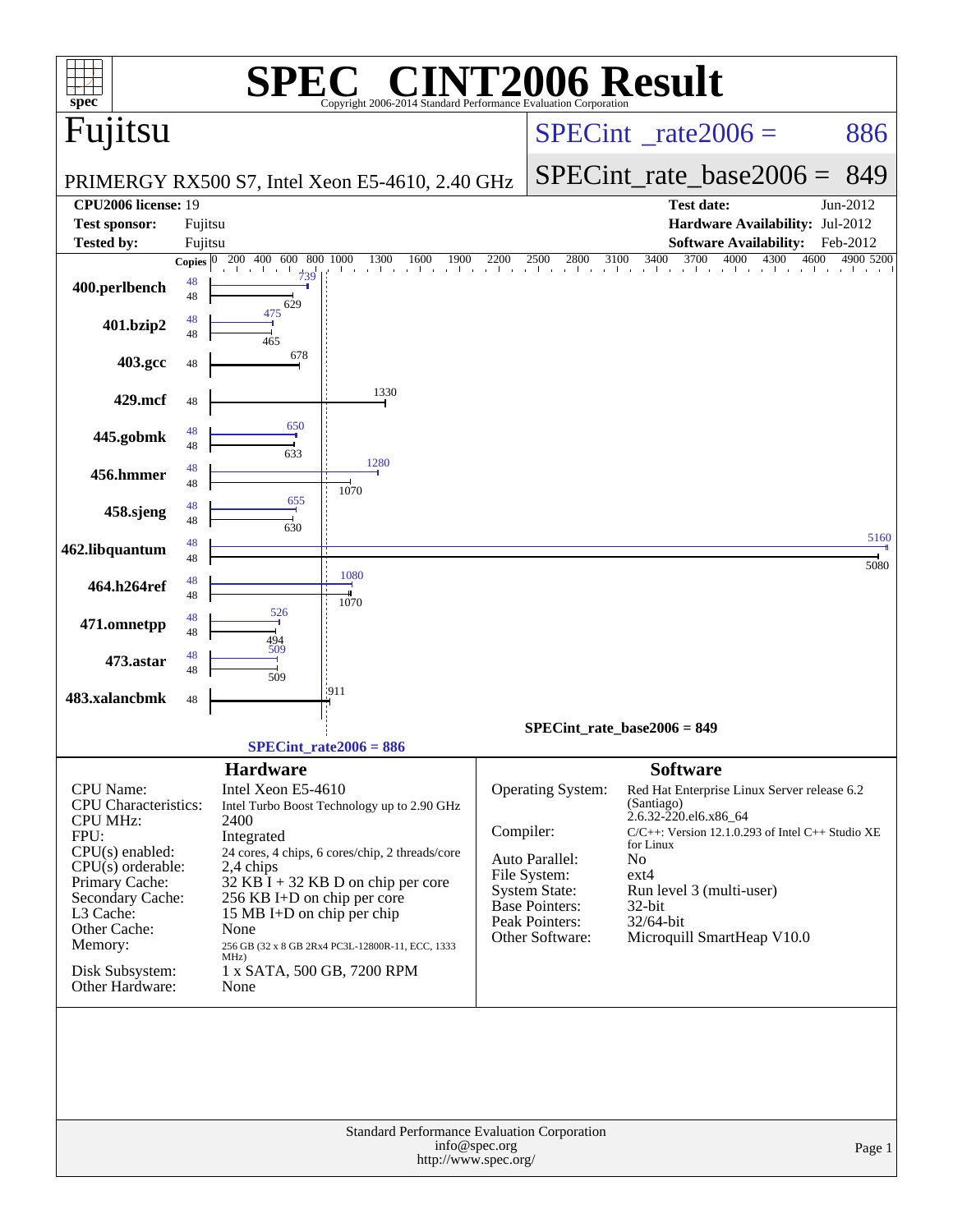

# **[SPEC CINT2006 Result](http://www.spec.org/auto/cpu2006/Docs/result-fields.html#SPECCINT2006Result)**

### Fujitsu

### SPECint rate $2006 = 886$

PRIMERGY RX500 S7, Intel Xeon E5-4610, 2.40 GHz

[SPECint\\_rate\\_base2006 =](http://www.spec.org/auto/cpu2006/Docs/result-fields.html#SPECintratebase2006) 849

#### **[CPU2006 license:](http://www.spec.org/auto/cpu2006/Docs/result-fields.html#CPU2006license)** 19 **[Test date:](http://www.spec.org/auto/cpu2006/Docs/result-fields.html#Testdate)** Jun-2012

**[Test sponsor:](http://www.spec.org/auto/cpu2006/Docs/result-fields.html#Testsponsor)** Fujitsu **[Hardware Availability:](http://www.spec.org/auto/cpu2006/Docs/result-fields.html#HardwareAvailability)** Jul-2012 **[Tested by:](http://www.spec.org/auto/cpu2006/Docs/result-fields.html#Testedby)** Fujitsu **[Software Availability:](http://www.spec.org/auto/cpu2006/Docs/result-fields.html#SoftwareAvailability)** Feb-2012

#### **[Results Table](http://www.spec.org/auto/cpu2006/Docs/result-fields.html#ResultsTable)**

|                                                                                                          | <b>Base</b>   |                |       |                |       | <b>Peak</b>    |       |               |                |              |                |              |                |              |
|----------------------------------------------------------------------------------------------------------|---------------|----------------|-------|----------------|-------|----------------|-------|---------------|----------------|--------------|----------------|--------------|----------------|--------------|
| <b>Benchmark</b>                                                                                         | <b>Copies</b> | <b>Seconds</b> | Ratio | <b>Seconds</b> | Ratio | <b>Seconds</b> | Ratio | <b>Copies</b> | <b>Seconds</b> | <b>Ratio</b> | <b>Seconds</b> | <b>Ratio</b> | <b>Seconds</b> | <b>Ratio</b> |
| 400.perlbench                                                                                            | 48            | 747            | 628   | 746            | 629   | 746            | 629   | 48            | 630            | 744          | 635            | 739          | 639            | 734          |
| 401.bzip2                                                                                                | 48            | 996            | 465   | 998            | 464   | 996            | 465   | 48            | 976            | 475          | 974            | 475          | 977            | 474          |
| $403.\mathrm{gcc}$                                                                                       | 48            | 570            | 678   | 572            | 676   | 569            | 679   | 48            | 570            | 678          | 572            | 676          | 569            | 679          |
| $429$ .mcf                                                                                               | 48            | 328            | 1330  | 329            | 1330  | 328            | 1330  | 48            | 328            | 1330         | 329            | 1330         | 328            | 1330         |
| $445$ .gobmk                                                                                             | 48            | 784            | 643   | 796            | 633   | 796            | 633   | 48            | 764            | 659          | 778            | 647          | 774            | 650          |
| 456.hmmer                                                                                                | 48            | 419            | 1070  | 420            | 1070  | 419            | 1070  | 48            | 350            | 1280         | 351            | 1270         | 350            | 1280         |
| $458$ .sjeng                                                                                             | 48            | 921            | 630   | 921            | 631   | 923            | 629   | 48            | 887            | 655          | 886            | 656          | 886            | 655          |
| 462.libquantum                                                                                           | 48            | 195            | 5090  | 196            | 5080  | 196            | 5080  | 48            | 193            | 5160         | 193            | 5160         | 193            | 5140         |
| 464.h264ref                                                                                              | 48            | 994            | 1070  | 990            | 1070  | 1009           | 1050  | 48            | 985            | 1080         | 982            | 1080         | 984            | 1080         |
| 471.omnetpp                                                                                              | 48            | 608            | 494   | 607            | 494   | 606            | 495   | 48            | 571            | 526          | 570            | 526          | 572            | 524          |
| 473.astar                                                                                                | 48            | 662            | 509   | 664            | 508   | 662            | 509   | 48            | 662            | 509          | 664            | 508          | 662            | 509          |
| 483.xalancbmk                                                                                            | 48            | 363            | 911   | 363            | 911   | 364            | 910   | 48            | 363            | 911          | 363            | 911          | 364            | 910          |
| Results appear in the order in which they were run. Bold underlined text indicates a median measurement. |               |                |       |                |       |                |       |               |                |              |                |              |                |              |

#### **[Submit Notes](http://www.spec.org/auto/cpu2006/Docs/result-fields.html#SubmitNotes)**

 The numactl mechanism was used to bind copies to processors. The config file option 'submit' was used to generate numactl commands to bind each copy to a specific processor. For details, please see the config file.

### **[Operating System Notes](http://www.spec.org/auto/cpu2006/Docs/result-fields.html#OperatingSystemNotes)**

 Stack size set to unlimited using "ulimit -s unlimited" Transparent Huge Pages enabled with: echo always > /sys/kernel/mm/redhat\_transparent\_hugepage/enabled runspec command invoked through numactl i.e.: numactl --interleave=all runspec <etc>

### **[General Notes](http://www.spec.org/auto/cpu2006/Docs/result-fields.html#GeneralNotes)**

Environment variables set by runspec before the start of the run: LD\_LIBRARY\_PATH = "/SPECcpu2006/libs/32:/SPECcpu2006/libs/64"

 Binaries compiled on a system with 2x E5-2650 CPU + 96 GB memory using RHEL6.2 For information about Fujitsu please visit: <http://www.fujitsu.com>

### **[Base Compiler Invocation](http://www.spec.org/auto/cpu2006/Docs/result-fields.html#BaseCompilerInvocation)**

[C benchmarks](http://www.spec.org/auto/cpu2006/Docs/result-fields.html#Cbenchmarks): [icc -m32](http://www.spec.org/cpu2006/results/res2012q3/cpu2006-20120730-23907.flags.html#user_CCbase_intel_icc_5ff4a39e364c98233615fdd38438c6f2)

Continued on next page

Standard Performance Evaluation Corporation [info@spec.org](mailto:info@spec.org) <http://www.spec.org/>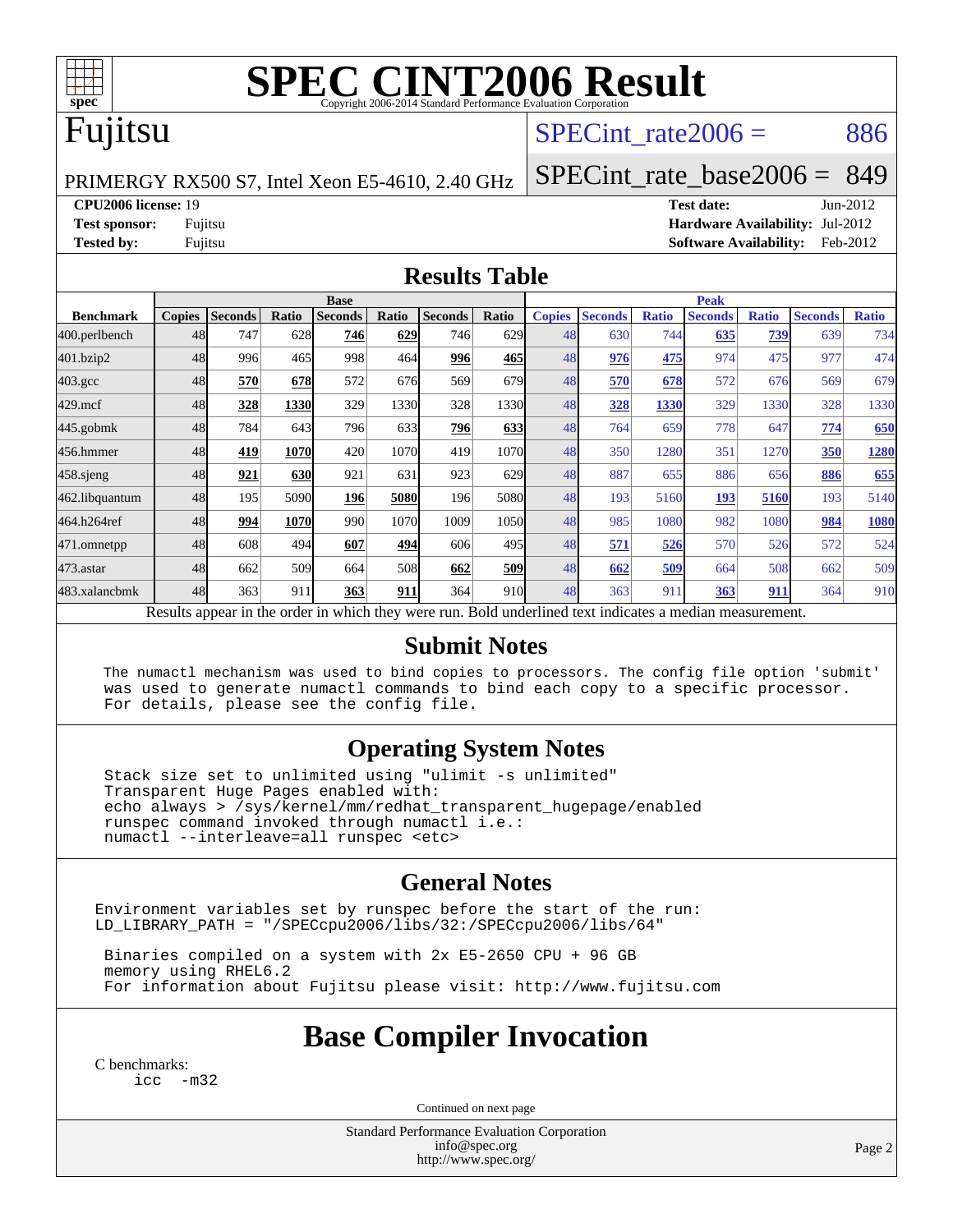| <b>SPEC CINT2006 Result</b><br>spec <sup>®</sup><br>Copyright 2006-2014 Standard Performance Evaluation Corporation                                                                                                                                                         |                                                                                                                 |
|-----------------------------------------------------------------------------------------------------------------------------------------------------------------------------------------------------------------------------------------------------------------------------|-----------------------------------------------------------------------------------------------------------------|
| Fujitsu                                                                                                                                                                                                                                                                     | 886<br>SPECint rate $2006 =$                                                                                    |
| PRIMERGY RX500 S7, Intel Xeon E5-4610, 2.40 GHz                                                                                                                                                                                                                             | 849<br>$SPECint_rate base2006 =$                                                                                |
| CPU2006 license: 19<br><b>Test sponsor:</b><br>Fujitsu<br><b>Tested by:</b><br>Fujitsu                                                                                                                                                                                      | <b>Test date:</b><br>$Jun-2012$<br>Hardware Availability: Jul-2012<br><b>Software Availability:</b><br>Feb-2012 |
| <b>Base Compiler Invocation (Continued)</b><br>$C++$ benchmarks:<br>icpc -m32                                                                                                                                                                                               |                                                                                                                 |
| <b>Base Portability Flags</b><br>400.perlbench: - DSPEC CPU LINUX IA32<br>462.libquantum: - DSPEC_CPU_LINUX<br>483.xalancbmk: -DSPEC_CPU_LINUX                                                                                                                              |                                                                                                                 |
| <b>Base Optimization Flags</b><br>C benchmarks:<br>-xSSE4.2 -ipo -03 -no-prec-div -opt-prefetch -opt-mem-layout-trans=3<br>$C_{++}$ benchmarks:<br>-xSSE4.2 -ipo -03 -no-prec-div -opt-prefetch -opt-mem-layout-trans=3<br>-Wl,-z, muldefs -L/opt/SmartHeap/lib -lsmartheap |                                                                                                                 |
| <b>Base Other Flags</b><br>C benchmarks:                                                                                                                                                                                                                                    |                                                                                                                 |
| 403.gcc: -Dalloca=_alloca                                                                                                                                                                                                                                                   |                                                                                                                 |
| <b>Peak Compiler Invocation</b><br>C benchmarks (except as noted below):<br>$-m32$<br>icc<br>400.perlbench: icc -m64<br>401.bzip2: icc -m64<br>456.hmmer: $\text{icc}$ -m64<br>458.sjeng: icc -m64<br>$C_{++}$ benchmarks:<br>icpc -m32                                     |                                                                                                                 |
| <b>Standard Performance Evaluation Corporation</b><br>info@spec.org<br>http://www.spec.org/                                                                                                                                                                                 | Page 3                                                                                                          |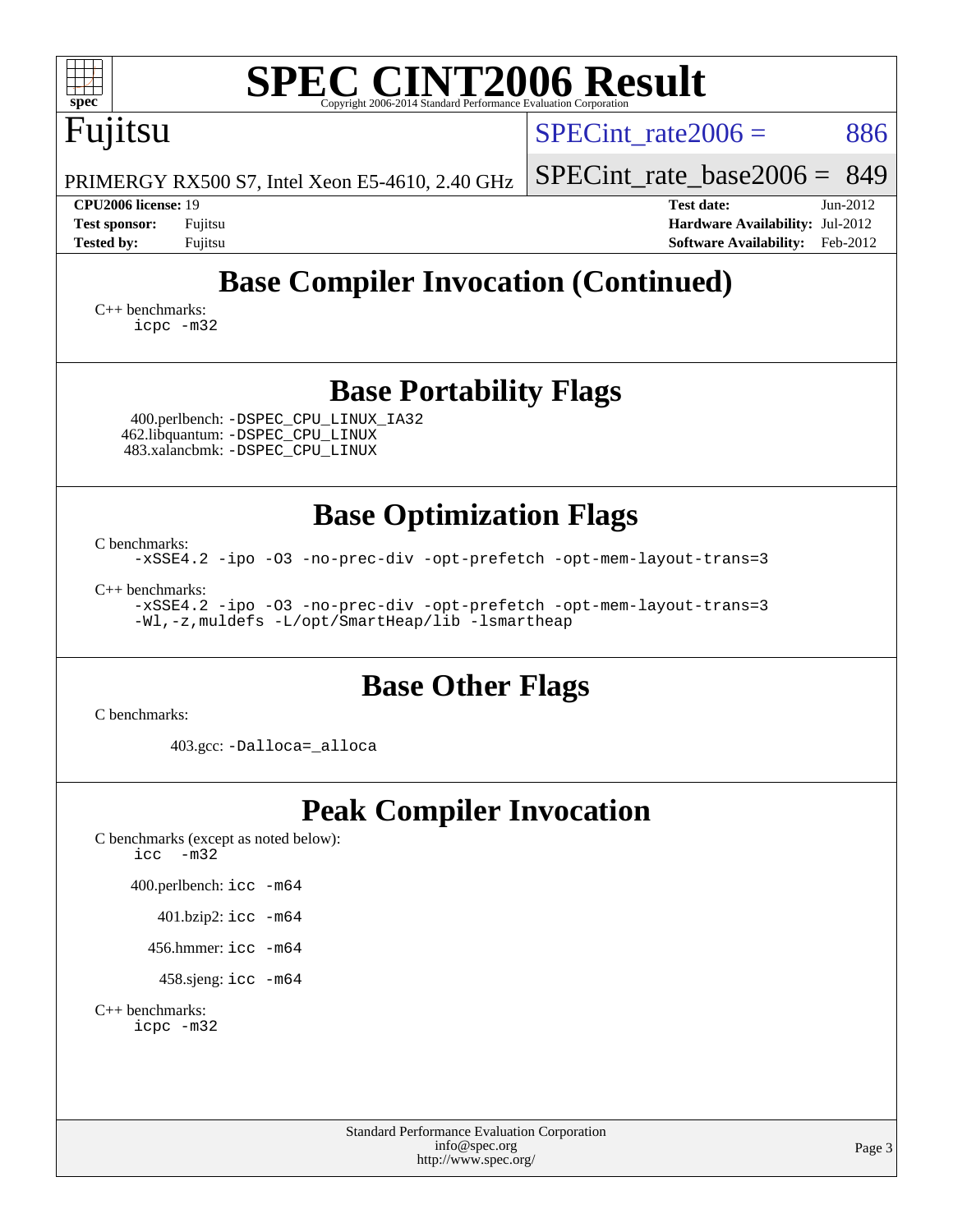

# **[SPEC CINT2006 Result](http://www.spec.org/auto/cpu2006/Docs/result-fields.html#SPECCINT2006Result)**

## Fujitsu

SPECint rate $2006 = 886$ 

PRIMERGY RX500 S7, Intel Xeon E5-4610, 2.40 GHz

**[CPU2006 license:](http://www.spec.org/auto/cpu2006/Docs/result-fields.html#CPU2006license)** 19 **[Test date:](http://www.spec.org/auto/cpu2006/Docs/result-fields.html#Testdate)** Jun-2012

[SPECint\\_rate\\_base2006 =](http://www.spec.org/auto/cpu2006/Docs/result-fields.html#SPECintratebase2006) 849

**[Test sponsor:](http://www.spec.org/auto/cpu2006/Docs/result-fields.html#Testsponsor)** Fujitsu **[Hardware Availability:](http://www.spec.org/auto/cpu2006/Docs/result-fields.html#HardwareAvailability)** Jul-2012 **[Tested by:](http://www.spec.org/auto/cpu2006/Docs/result-fields.html#Testedby)** Fujitsu **Fugital Example 2012 [Software Availability:](http://www.spec.org/auto/cpu2006/Docs/result-fields.html#SoftwareAvailability)** Feb-2012

### **[Peak Portability Flags](http://www.spec.org/auto/cpu2006/Docs/result-fields.html#PeakPortabilityFlags)**

 400.perlbench: [-DSPEC\\_CPU\\_LP64](http://www.spec.org/cpu2006/results/res2012q3/cpu2006-20120730-23907.flags.html#b400.perlbench_peakCPORTABILITY_DSPEC_CPU_LP64) [-DSPEC\\_CPU\\_LINUX\\_X64](http://www.spec.org/cpu2006/results/res2012q3/cpu2006-20120730-23907.flags.html#b400.perlbench_peakCPORTABILITY_DSPEC_CPU_LINUX_X64) 401.bzip2: [-DSPEC\\_CPU\\_LP64](http://www.spec.org/cpu2006/results/res2012q3/cpu2006-20120730-23907.flags.html#suite_peakCPORTABILITY401_bzip2_DSPEC_CPU_LP64) 456.hmmer: [-DSPEC\\_CPU\\_LP64](http://www.spec.org/cpu2006/results/res2012q3/cpu2006-20120730-23907.flags.html#suite_peakCPORTABILITY456_hmmer_DSPEC_CPU_LP64) 458.sjeng: [-DSPEC\\_CPU\\_LP64](http://www.spec.org/cpu2006/results/res2012q3/cpu2006-20120730-23907.flags.html#suite_peakCPORTABILITY458_sjeng_DSPEC_CPU_LP64) 462.libquantum: [-DSPEC\\_CPU\\_LINUX](http://www.spec.org/cpu2006/results/res2012q3/cpu2006-20120730-23907.flags.html#b462.libquantum_peakCPORTABILITY_DSPEC_CPU_LINUX) 483.xalancbmk: [-DSPEC\\_CPU\\_LINUX](http://www.spec.org/cpu2006/results/res2012q3/cpu2006-20120730-23907.flags.html#b483.xalancbmk_peakCXXPORTABILITY_DSPEC_CPU_LINUX)

### **[Peak Optimization Flags](http://www.spec.org/auto/cpu2006/Docs/result-fields.html#PeakOptimizationFlags)**

[C benchmarks](http://www.spec.org/auto/cpu2006/Docs/result-fields.html#Cbenchmarks):

 400.perlbench: [-xSSE4.2](http://www.spec.org/cpu2006/results/res2012q3/cpu2006-20120730-23907.flags.html#user_peakPASS2_CFLAGSPASS2_LDCFLAGS400_perlbench_f-xSSE42_f91528193cf0b216347adb8b939d4107)(pass 2) [-prof-gen](http://www.spec.org/cpu2006/results/res2012q3/cpu2006-20120730-23907.flags.html#user_peakPASS1_CFLAGSPASS1_LDCFLAGS400_perlbench_prof_gen_e43856698f6ca7b7e442dfd80e94a8fc)(pass 1) [-ipo](http://www.spec.org/cpu2006/results/res2012q3/cpu2006-20120730-23907.flags.html#user_peakPASS2_CFLAGSPASS2_LDCFLAGS400_perlbench_f-ipo)(pass 2) [-O3](http://www.spec.org/cpu2006/results/res2012q3/cpu2006-20120730-23907.flags.html#user_peakPASS2_CFLAGSPASS2_LDCFLAGS400_perlbench_f-O3)(pass 2) [-no-prec-div](http://www.spec.org/cpu2006/results/res2012q3/cpu2006-20120730-23907.flags.html#user_peakPASS2_CFLAGSPASS2_LDCFLAGS400_perlbench_f-no-prec-div)(pass 2) [-prof-use](http://www.spec.org/cpu2006/results/res2012q3/cpu2006-20120730-23907.flags.html#user_peakPASS2_CFLAGSPASS2_LDCFLAGS400_perlbench_prof_use_bccf7792157ff70d64e32fe3e1250b55)(pass 2) [-auto-ilp32](http://www.spec.org/cpu2006/results/res2012q3/cpu2006-20120730-23907.flags.html#user_peakCOPTIMIZE400_perlbench_f-auto-ilp32)  $401.bzip2: -xSSE4.2(pass 2) -prof-qen(pass 1) -ipo(pass 2)$  $401.bzip2: -xSSE4.2(pass 2) -prof-qen(pass 1) -ipo(pass 2)$  $401.bzip2: -xSSE4.2(pass 2) -prof-qen(pass 1) -ipo(pass 2)$  $401.bzip2: -xSSE4.2(pass 2) -prof-qen(pass 1) -ipo(pass 2)$  $401.bzip2: -xSSE4.2(pass 2) -prof-qen(pass 1) -ipo(pass 2)$ [-O3](http://www.spec.org/cpu2006/results/res2012q3/cpu2006-20120730-23907.flags.html#user_peakPASS2_CFLAGSPASS2_LDCFLAGS401_bzip2_f-O3)(pass 2) [-no-prec-div](http://www.spec.org/cpu2006/results/res2012q3/cpu2006-20120730-23907.flags.html#user_peakPASS2_CFLAGSPASS2_LDCFLAGS401_bzip2_f-no-prec-div)(pass 2) [-prof-use](http://www.spec.org/cpu2006/results/res2012q3/cpu2006-20120730-23907.flags.html#user_peakPASS2_CFLAGSPASS2_LDCFLAGS401_bzip2_prof_use_bccf7792157ff70d64e32fe3e1250b55)(pass 2) [-opt-prefetch](http://www.spec.org/cpu2006/results/res2012q3/cpu2006-20120730-23907.flags.html#user_peakCOPTIMIZE401_bzip2_f-opt-prefetch) [-auto-ilp32](http://www.spec.org/cpu2006/results/res2012q3/cpu2006-20120730-23907.flags.html#user_peakCOPTIMIZE401_bzip2_f-auto-ilp32) [-ansi-alias](http://www.spec.org/cpu2006/results/res2012q3/cpu2006-20120730-23907.flags.html#user_peakCOPTIMIZE401_bzip2_f-ansi-alias)  $403.\text{sec: basepeak}$  = yes 429.mcf: basepeak = yes 445.gobmk: [-xAVX](http://www.spec.org/cpu2006/results/res2012q3/cpu2006-20120730-23907.flags.html#user_peakPASS2_CFLAGSPASS2_LDCFLAGS445_gobmk_f-xAVX)(pass 2) [-prof-gen](http://www.spec.org/cpu2006/results/res2012q3/cpu2006-20120730-23907.flags.html#user_peakPASS1_CFLAGSPASS1_LDCFLAGS445_gobmk_prof_gen_e43856698f6ca7b7e442dfd80e94a8fc)(pass 1) [-prof-use](http://www.spec.org/cpu2006/results/res2012q3/cpu2006-20120730-23907.flags.html#user_peakPASS2_CFLAGSPASS2_LDCFLAGS445_gobmk_prof_use_bccf7792157ff70d64e32fe3e1250b55)(pass 2) [-ansi-alias](http://www.spec.org/cpu2006/results/res2012q3/cpu2006-20120730-23907.flags.html#user_peakCOPTIMIZE445_gobmk_f-ansi-alias) [-opt-mem-layout-trans=3](http://www.spec.org/cpu2006/results/res2012q3/cpu2006-20120730-23907.flags.html#user_peakCOPTIMIZE445_gobmk_f-opt-mem-layout-trans_a7b82ad4bd7abf52556d4961a2ae94d5) 456.hmmer: [-xSSE4.2](http://www.spec.org/cpu2006/results/res2012q3/cpu2006-20120730-23907.flags.html#user_peakCOPTIMIZE456_hmmer_f-xSSE42_f91528193cf0b216347adb8b939d4107) [-ipo](http://www.spec.org/cpu2006/results/res2012q3/cpu2006-20120730-23907.flags.html#user_peakCOPTIMIZE456_hmmer_f-ipo) [-O3](http://www.spec.org/cpu2006/results/res2012q3/cpu2006-20120730-23907.flags.html#user_peakCOPTIMIZE456_hmmer_f-O3) [-no-prec-div](http://www.spec.org/cpu2006/results/res2012q3/cpu2006-20120730-23907.flags.html#user_peakCOPTIMIZE456_hmmer_f-no-prec-div) [-unroll2](http://www.spec.org/cpu2006/results/res2012q3/cpu2006-20120730-23907.flags.html#user_peakCOPTIMIZE456_hmmer_f-unroll_784dae83bebfb236979b41d2422d7ec2) [-auto-ilp32](http://www.spec.org/cpu2006/results/res2012q3/cpu2006-20120730-23907.flags.html#user_peakCOPTIMIZE456_hmmer_f-auto-ilp32) 458.sjeng: [-xSSE4.2](http://www.spec.org/cpu2006/results/res2012q3/cpu2006-20120730-23907.flags.html#user_peakPASS2_CFLAGSPASS2_LDCFLAGS458_sjeng_f-xSSE42_f91528193cf0b216347adb8b939d4107)(pass 2) [-prof-gen](http://www.spec.org/cpu2006/results/res2012q3/cpu2006-20120730-23907.flags.html#user_peakPASS1_CFLAGSPASS1_LDCFLAGS458_sjeng_prof_gen_e43856698f6ca7b7e442dfd80e94a8fc)(pass 1) [-ipo](http://www.spec.org/cpu2006/results/res2012q3/cpu2006-20120730-23907.flags.html#user_peakPASS2_CFLAGSPASS2_LDCFLAGS458_sjeng_f-ipo)(pass 2) [-O3](http://www.spec.org/cpu2006/results/res2012q3/cpu2006-20120730-23907.flags.html#user_peakPASS2_CFLAGSPASS2_LDCFLAGS458_sjeng_f-O3)(pass 2) [-no-prec-div](http://www.spec.org/cpu2006/results/res2012q3/cpu2006-20120730-23907.flags.html#user_peakPASS2_CFLAGSPASS2_LDCFLAGS458_sjeng_f-no-prec-div)(pass 2) [-prof-use](http://www.spec.org/cpu2006/results/res2012q3/cpu2006-20120730-23907.flags.html#user_peakPASS2_CFLAGSPASS2_LDCFLAGS458_sjeng_prof_use_bccf7792157ff70d64e32fe3e1250b55)(pass 2) [-unroll4](http://www.spec.org/cpu2006/results/res2012q3/cpu2006-20120730-23907.flags.html#user_peakCOPTIMIZE458_sjeng_f-unroll_4e5e4ed65b7fd20bdcd365bec371b81f) [-auto-ilp32](http://www.spec.org/cpu2006/results/res2012q3/cpu2006-20120730-23907.flags.html#user_peakCOPTIMIZE458_sjeng_f-auto-ilp32) 462.libquantum: [-xAVX](http://www.spec.org/cpu2006/results/res2012q3/cpu2006-20120730-23907.flags.html#user_peakCOPTIMIZE462_libquantum_f-xAVX) [-ipo](http://www.spec.org/cpu2006/results/res2012q3/cpu2006-20120730-23907.flags.html#user_peakCOPTIMIZE462_libquantum_f-ipo) [-O3](http://www.spec.org/cpu2006/results/res2012q3/cpu2006-20120730-23907.flags.html#user_peakCOPTIMIZE462_libquantum_f-O3) [-no-prec-div](http://www.spec.org/cpu2006/results/res2012q3/cpu2006-20120730-23907.flags.html#user_peakCOPTIMIZE462_libquantum_f-no-prec-div) [-opt-prefetch](http://www.spec.org/cpu2006/results/res2012q3/cpu2006-20120730-23907.flags.html#user_peakCOPTIMIZE462_libquantum_f-opt-prefetch) [-opt-mem-layout-trans=3](http://www.spec.org/cpu2006/results/res2012q3/cpu2006-20120730-23907.flags.html#user_peakCOPTIMIZE462_libquantum_f-opt-mem-layout-trans_a7b82ad4bd7abf52556d4961a2ae94d5)  $464.h264$ ref:  $-xSSE4$ .  $2(pass 2)$  [-prof-gen](http://www.spec.org/cpu2006/results/res2012q3/cpu2006-20120730-23907.flags.html#user_peakPASS1_CFLAGSPASS1_LDCFLAGS464_h264ref_prof_gen_e43856698f6ca7b7e442dfd80e94a8fc) $(pass 1)$  [-ipo](http://www.spec.org/cpu2006/results/res2012q3/cpu2006-20120730-23907.flags.html#user_peakPASS2_CFLAGSPASS2_LDCFLAGS464_h264ref_f-ipo) $(pass 2)$ [-O3](http://www.spec.org/cpu2006/results/res2012q3/cpu2006-20120730-23907.flags.html#user_peakPASS2_CFLAGSPASS2_LDCFLAGS464_h264ref_f-O3)(pass 2) [-no-prec-div](http://www.spec.org/cpu2006/results/res2012q3/cpu2006-20120730-23907.flags.html#user_peakPASS2_CFLAGSPASS2_LDCFLAGS464_h264ref_f-no-prec-div)(pass 2) [-prof-use](http://www.spec.org/cpu2006/results/res2012q3/cpu2006-20120730-23907.flags.html#user_peakPASS2_CFLAGSPASS2_LDCFLAGS464_h264ref_prof_use_bccf7792157ff70d64e32fe3e1250b55)(pass 2) [-unroll2](http://www.spec.org/cpu2006/results/res2012q3/cpu2006-20120730-23907.flags.html#user_peakCOPTIMIZE464_h264ref_f-unroll_784dae83bebfb236979b41d2422d7ec2) [-ansi-alias](http://www.spec.org/cpu2006/results/res2012q3/cpu2006-20120730-23907.flags.html#user_peakCOPTIMIZE464_h264ref_f-ansi-alias)

[C++ benchmarks:](http://www.spec.org/auto/cpu2006/Docs/result-fields.html#CXXbenchmarks)

 471.omnetpp: [-xSSE4.2](http://www.spec.org/cpu2006/results/res2012q3/cpu2006-20120730-23907.flags.html#user_peakPASS2_CXXFLAGSPASS2_LDCXXFLAGS471_omnetpp_f-xSSE42_f91528193cf0b216347adb8b939d4107)(pass 2) [-prof-gen](http://www.spec.org/cpu2006/results/res2012q3/cpu2006-20120730-23907.flags.html#user_peakPASS1_CXXFLAGSPASS1_LDCXXFLAGS471_omnetpp_prof_gen_e43856698f6ca7b7e442dfd80e94a8fc)(pass 1) [-ipo](http://www.spec.org/cpu2006/results/res2012q3/cpu2006-20120730-23907.flags.html#user_peakPASS2_CXXFLAGSPASS2_LDCXXFLAGS471_omnetpp_f-ipo)(pass 2) [-O3](http://www.spec.org/cpu2006/results/res2012q3/cpu2006-20120730-23907.flags.html#user_peakPASS2_CXXFLAGSPASS2_LDCXXFLAGS471_omnetpp_f-O3)(pass 2) [-no-prec-div](http://www.spec.org/cpu2006/results/res2012q3/cpu2006-20120730-23907.flags.html#user_peakPASS2_CXXFLAGSPASS2_LDCXXFLAGS471_omnetpp_f-no-prec-div)(pass 2) [-prof-use](http://www.spec.org/cpu2006/results/res2012q3/cpu2006-20120730-23907.flags.html#user_peakPASS2_CXXFLAGSPASS2_LDCXXFLAGS471_omnetpp_prof_use_bccf7792157ff70d64e32fe3e1250b55)(pass 2) [-ansi-alias](http://www.spec.org/cpu2006/results/res2012q3/cpu2006-20120730-23907.flags.html#user_peakCXXOPTIMIZE471_omnetpp_f-ansi-alias) [-opt-ra-region-strategy=block](http://www.spec.org/cpu2006/results/res2012q3/cpu2006-20120730-23907.flags.html#user_peakCXXOPTIMIZE471_omnetpp_f-opt-ra-region-strategy_a0a37c372d03933b2a18d4af463c1f69) [-Wl,-z,muldefs](http://www.spec.org/cpu2006/results/res2012q3/cpu2006-20120730-23907.flags.html#user_peakEXTRA_LDFLAGS471_omnetpp_link_force_multiple1_74079c344b956b9658436fd1b6dd3a8a) [-L/opt/SmartHeap/lib -lsmartheap](http://www.spec.org/cpu2006/results/res2012q3/cpu2006-20120730-23907.flags.html#user_peakEXTRA_LIBS471_omnetpp_SmartHeap_1046f488ce4b4d9d2689b01742ccb999) 473.astar: [-xAVX](http://www.spec.org/cpu2006/results/res2012q3/cpu2006-20120730-23907.flags.html#user_peakCXXOPTIMIZE473_astar_f-xAVX) [-ipo](http://www.spec.org/cpu2006/results/res2012q3/cpu2006-20120730-23907.flags.html#user_peakCXXOPTIMIZE473_astar_f-ipo) [-O3](http://www.spec.org/cpu2006/results/res2012q3/cpu2006-20120730-23907.flags.html#user_peakCXXOPTIMIZE473_astar_f-O3) [-no-prec-div](http://www.spec.org/cpu2006/results/res2012q3/cpu2006-20120730-23907.flags.html#user_peakCXXOPTIMIZE473_astar_f-no-prec-div) [-opt-prefetch](http://www.spec.org/cpu2006/results/res2012q3/cpu2006-20120730-23907.flags.html#user_peakCXXOPTIMIZE473_astar_f-opt-prefetch)

[-opt-mem-layout-trans=3](http://www.spec.org/cpu2006/results/res2012q3/cpu2006-20120730-23907.flags.html#user_peakCXXOPTIMIZE473_astar_f-opt-mem-layout-trans_a7b82ad4bd7abf52556d4961a2ae94d5) [-Wl,-z,muldefs](http://www.spec.org/cpu2006/results/res2012q3/cpu2006-20120730-23907.flags.html#user_peakEXTRA_LDFLAGS473_astar_link_force_multiple1_74079c344b956b9658436fd1b6dd3a8a) [-L/opt/SmartHeap/lib -lsmartheap](http://www.spec.org/cpu2006/results/res2012q3/cpu2006-20120730-23907.flags.html#user_peakEXTRA_LIBS473_astar_SmartHeap_1046f488ce4b4d9d2689b01742ccb999) Continued on next page

> Standard Performance Evaluation Corporation [info@spec.org](mailto:info@spec.org) <http://www.spec.org/>